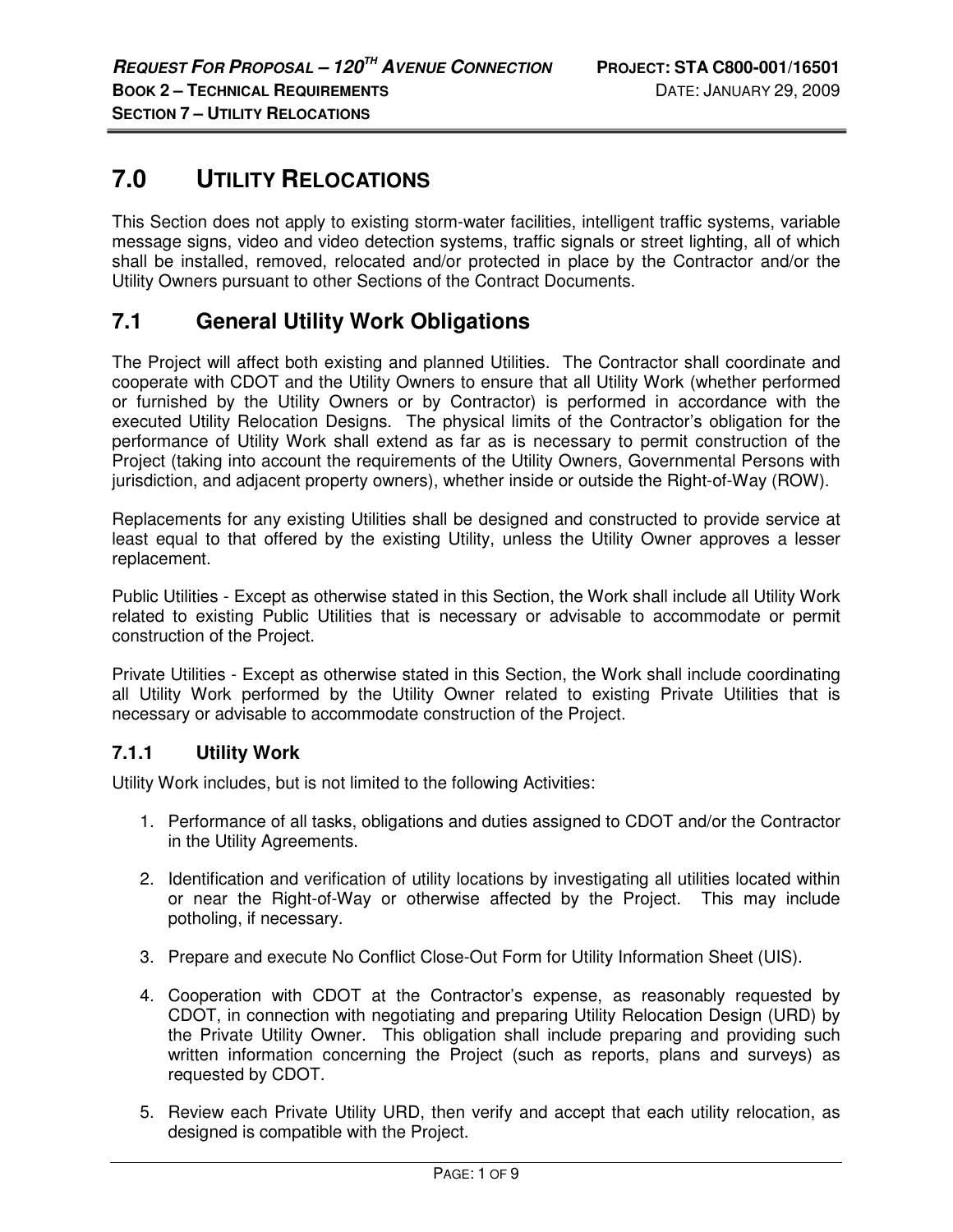- 6. Preparation of Utility Relocation Design (URD) for each required Public Utility Owner Utility Information Sheet (UIS), and obtaining design acceptance from the Utility Owner.
- 7. Construction of the Public Utilities Relocations including service lines and temporary relocations.
- 8. Abandonment and/or Removal of existing Public Utilities.
- 9. Resurfacing and restriping of streets, parking areas and reconstruction of curb and gutter, and sidewalks where necessary due to Utility Work performed by Contractor, or performed by a Utility Owner within the Right-of-Way or within utility easements and permanent easements.
- 10. Showing each Utility Relocation on the Contractor drawings, for all public and private URD's.
- 11. Verification that all Utility Work performed by the Contractor or by the Utility Owner has been accomplished in accordance with the Contract Documents and the Contractor drawings.
- 12. Coordination and schedule verification with all Utility Owners as necessary, for all public and private URD's.
- 13. Providing public information for Utility Work performed by Contractor, or performed by the Utility Owner.
- 14. Performing traffic control for Utility Work performed by Contractor, or performed by the Utility Owner.
- 15. Providing survey coordinates on the Utility Relocation Design (URD) and in the field for construction of the Utility Relocations.
- 16. Performing Incidental Utility Work.
- 17. Performing and coordinating as-built plans for all public and private URD's.
- 18. All necessary Work associated with Utility Work.

## **7.1.2 Exclusions From Utility Work**

Activities excluded from work for all private utilities and public utilities are as follows:

- 1. Preparing Private Utility Relocation Design (URD).
- 2. Construction of the Private Utilities relocations including service lines and temporary relocations.
- 3. Abandonment and/or removal of existing Private Utilities.
- 4. Reimbursement of Utility Owner's inspection costs.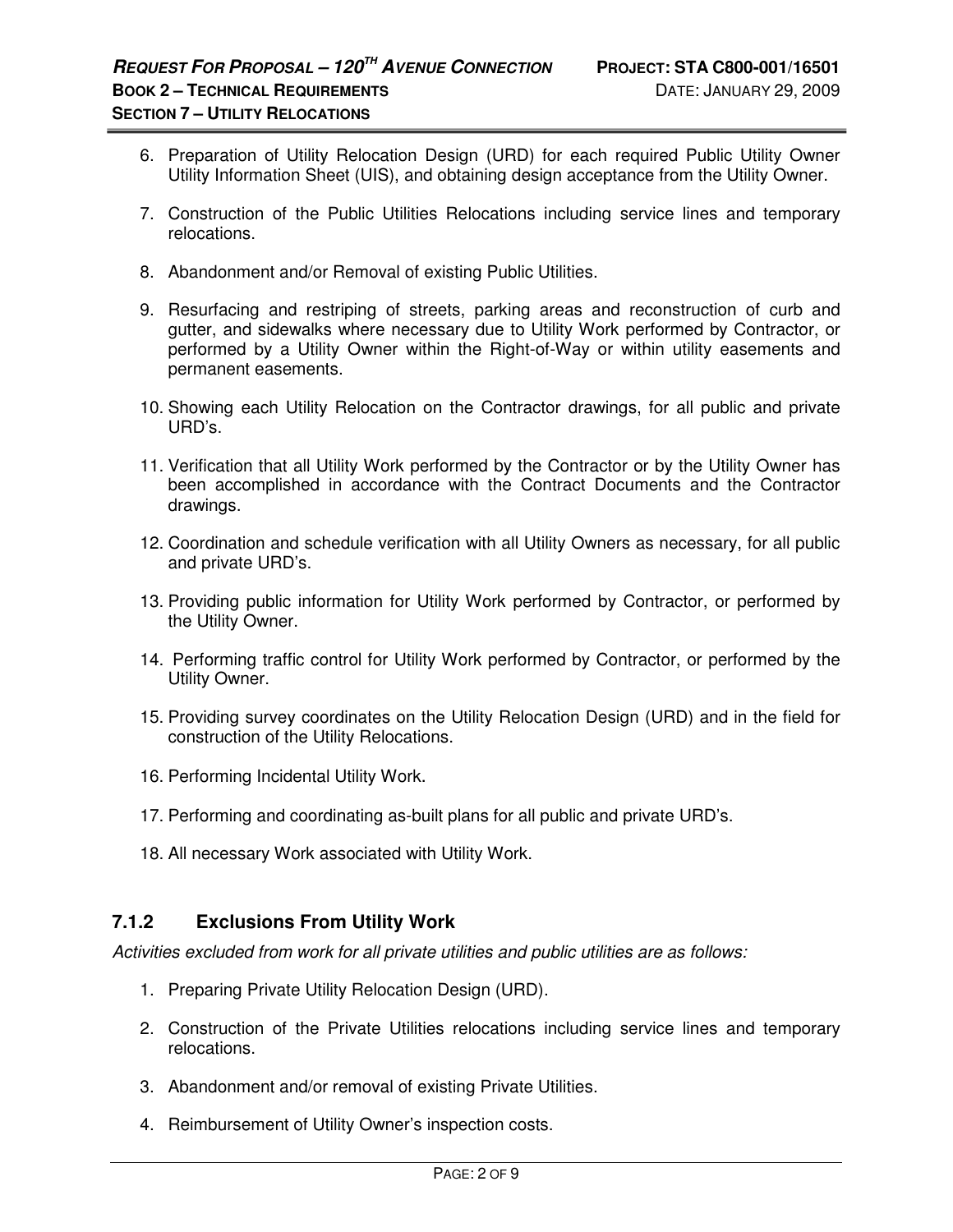- 5. Utility Removal Work outside of the Right-of-Way.
- 6. Providing traffic control when Utility Work is outside of the Right-of-Way.

#### **7.1.3 Contractor's Responsibility to Perform**

The Contractor shall perform all efforts included in the Utility Work with respect to each impacted Utility regardless of the following:

- 7. Whether or not the Utility was indicated in the Reference Documents, or if indicated, whether or not the Utility was accurately indicated;
- 8. The type of action, if any (e.g., Relocation, Protection-in-Place), feasibility, estimated duration of Work time or any other characteristic of any Relocation concept(s) proposed for the Utility in the Reference Documents;

The allocation of responsibility for any Utility Work to a Utility Owner pursuant to this Section 7 or to a URD shall not relieve the Contractor of the obligation to coordinate with the Utility Owner as necessary for such Utility Work to be timely performed, or of the obligation to perform any other Utility Work not specifically assigned to such Utility Owner. The circumstances under which the Contractor will be entitled to a Change Order for Utility Work are set forth in the Contract Documents.

## **7.2 Performance Standards**

#### **7.2.1 Utility Owners**

Except as otherwise provided in the applicable URD, all Utility Relocation Designs and construction of relocations furnished or performed by the Contractor shall be consistent with the Utility Owner's written specifications, standards of practice (which may include design format) and construction methods, that are current at the proposal due date. The Contractor shall obtain all such written specifications, standards of practice and construction methods from the Utility Owners. In the event of a conflict between the requirements of the Utility Owner or requirements of the Contract Documents, CDOT in its sole discretion, shall determine which shall govern.

In case of any inconsistency among any standards included or referenced, CDOT in its sole discretion shall determine which shall govern. The Contractor shall be responsible for resolution of any unresolved ambiguity prior to proceeding with any Utility Work.

## **7.3 Identification of Utilities**

## **7.3.1 CDOT-Supplied Information**

See Reference Documents for a list of all known Utility Owners within and/or adjacent to the ROW, including contact information.

CDOT has completed an initial Utility investigation including some subsurface utility engineering and has identified all known Utilities that may be impacted by the Project. CDOT has not performed a complete investigation of service lines. The results of CDOT's investigations with respective proposed Relocation information are shown on the Utility Tracking Report and UIS's that are included in the Reference Documents.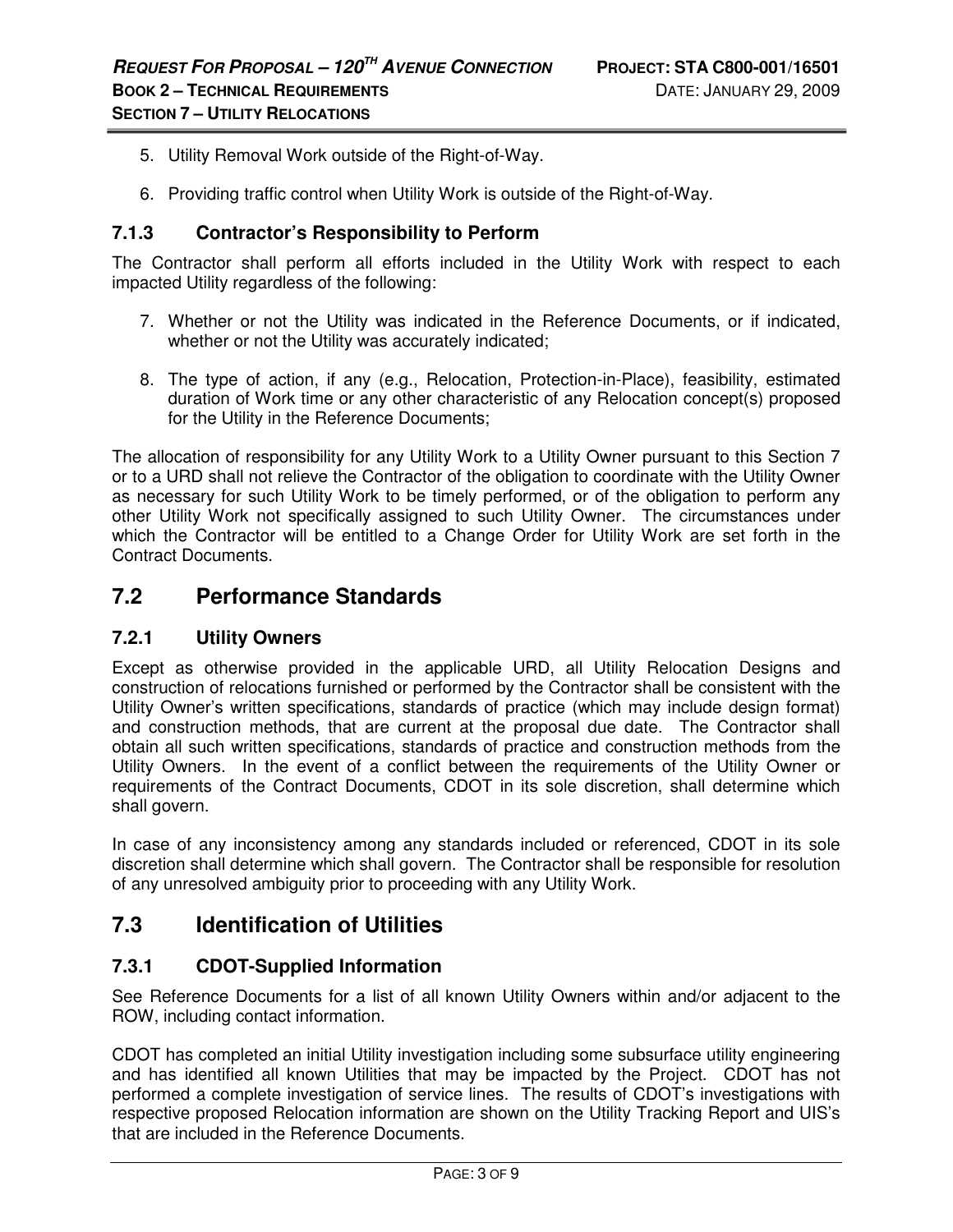See Reference Documents, for Utility Owner key maps.

#### **7.3.2 Contractors Investigations**

The Contractor shall take all actions necessary to identify and confirm the existence and exact location, size and type of all Utilities within the ROW or otherwise potentially impacted by the Project, whether or not such Utilities are shown in the UISs, and including all potentially impacted service lines. Such actions shall include making diligent inquiry at the offices of the Utility Owners, consulting public records, and conducting field studies (such as subsurface utility engineering) as appropriate, taking into consideration the possibility that Utility Owners may provide inaccurate or inexact information with regard to their Utilities. If the Contractor's investigations identify Utilities (excluding service lines) not described in the UISs or inaccurately described in the UISs, the Contractor shall create a new UIS to document and track the Utility location.

The Contractor shall determine and document the condition of all existing Utilities, in accordance with the Utility Owners standard practice, prior to and following the Project construction.

#### **7.3.3 Damage to Utilities Caused by the Contractor**

The Contractor shall be responsible for any damage caused by the Contractor or its Subcontractors, employees or agents, to property, Utilities, structures, or subcontractors, employees or agents of the Utility Owners. The Contractor shall immediately notify the affected Utility Owner of any utility damaged by the Contractor during performance of the Work on the Project.

Promptly after the Contractor's discovery of such damage, or the Contractor's receipt of notice of any such damage from the Utility Owner or from any other source: (a) the Contractor shall repair the damage itself to the Utility Owner's satisfaction; or (b) at the Utility Owner's election, the Utility Owner may make such repairs at the Contractor's expense. Contractor shall make payment to a Utility Owner within 60 Days after receipt of the owner's invoice.

## **7.4 Utility Coordination**

#### **7.4.1 General**

The Contractor shall be responsible for coordination of all activities and coordination with the Utility Owners and CDOT in order to accomplish all Utility Work. In the discharge of its coordination responsibilities, the Contractor shall:

- 1. Keep Utility Owners fully informed of schedules with regard to Utility Work. The Contractor shall provide to the Utility Owners, as soon as practicable, an estimated schedule for their respective Utility Work and shall notify the Utility Owners of any significant changes to the schedule as soon as practicable;
- 2. Keep Utility Owners fully informed of changes that affect their Utilities;
- 9. Consider, to the extent practicable, Utility Owners' needs for the allocation of resources to perform their respective Utility Work in a timely manner;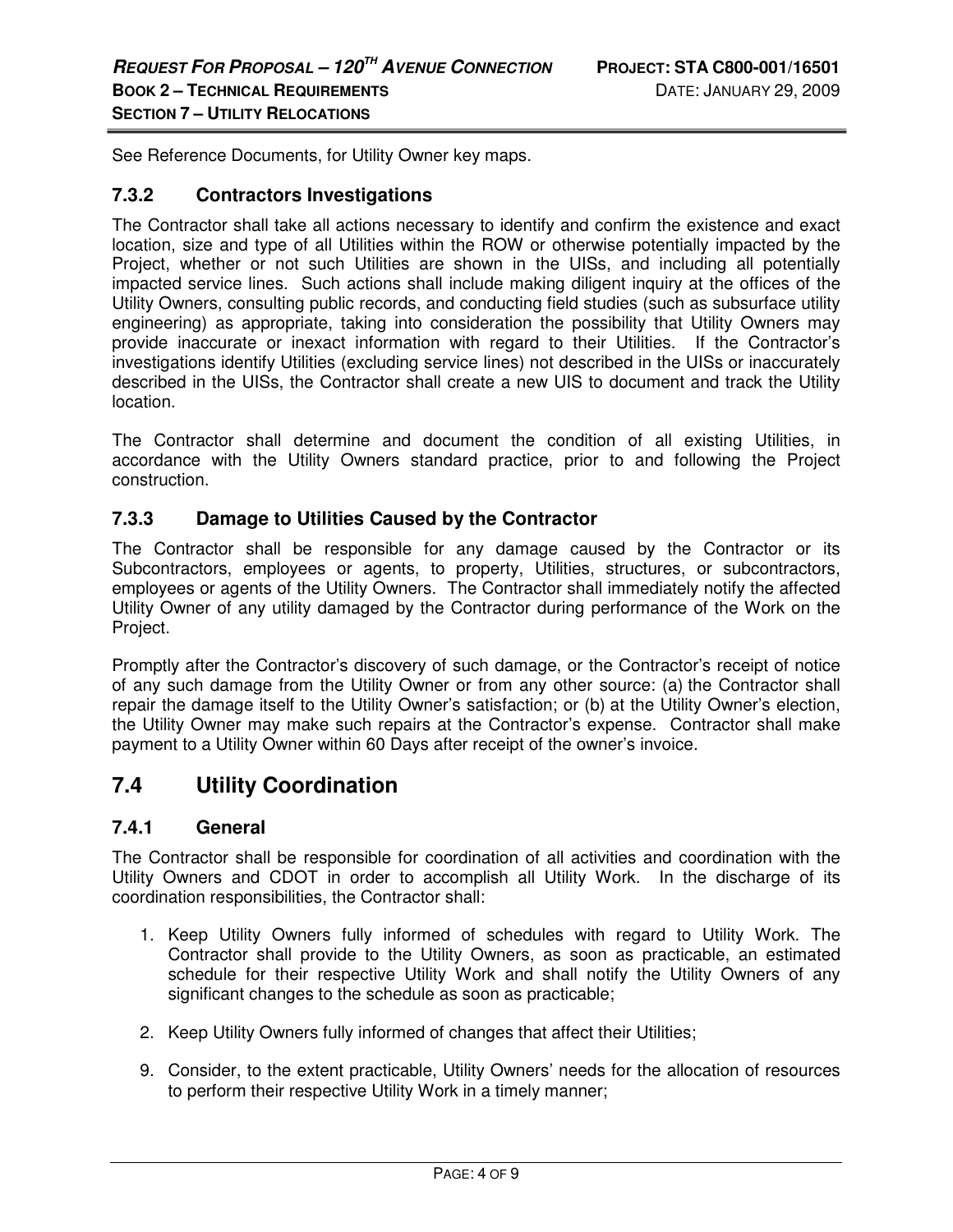- 10. Keep Utility Owners involved in making decisions that affect their Utilities so Utility Owners are able to provide uninterrupted service to their customers, or to be subject to the least interruption practicable as approved by the Utility Owner; and
- 11. Avoid multiple Relocations of the same Private Utility, in accordance with the Contract Documents.

### **7.4.2 Utility Meetings**

#### **7.4.2.1 Between CDOT and the Contractor**

The Contractor shall be available to meet at the request of CDOT as necessary to discuss and resolve matters relating to the Utility Work.

#### **7.4.2.2 Minutes**

The Contractor shall produce minutes of all meetings with Utility Owners and/or CDOT, in compliance with its standard practice, and shall distribute copies of the minutes to the Utility Owner and CDOT within seven Days after each meeting date.

#### **7.4.3 Review Schedules**

Estimated schedules for reviews are as follows: (a) 30 Days for Utility Owner or Contractor to review and accept or provide comments on the URD developed by the other party, and (b) 14 Days for Utility Owner or Contractor to re-review any URD that is revised by the other party, Failure to respond to a URD review submittal in a timely manner does not constitute an approval.

For Utility Work performed by the Utility Owner, a reasonable schedule required for each ctivity shall be negotiated between the Utility Owner, the Contractor and CDOT and shall be reflected in the URD. The times noted in the URD for Utility Work shall prevail over the estimated times noted in this Section 7 or in the applicable agreement.

In developing its Project schedule, the Contractor shall allow for appropriate time for the performance of Utility Work assigned to the Utility Owners and/or the Contractor pursuant to the URDs.

#### **7.4.4 Cost Estimates**

If CDOT will be reimbursing a Utility Owner for any costs in connection with Utility Work, (e.g. provide power source for lighting, or other eligible relocation costs) the Contractor shall obtain a definitive cost estimate from the Utility Owner in accordance with the Utility Owner's standard practice and with the requirements of the applicable Utility Agreements, and shall submit such estimate to CDOT. After Acceptance by CDOT, the estimate shall be incorporated into the applicable URD. Reimbursement shall be made from CDOT's force account. Payment of Utility invoices shall be made within thirty (30) days after completion of Relocation Work Construction Inspection Acceptance Letter.

Where possible, all reimbursements shall be negotiated on a "lump sum" rather than on an "actual cost" basis, unless otherwise Accepted by CDOT. However, no lump sum arrangement will be entered into for Utility Work if such arrangement would preclude federal reimbursement pursuant to 23 CFR Section 645.113(f).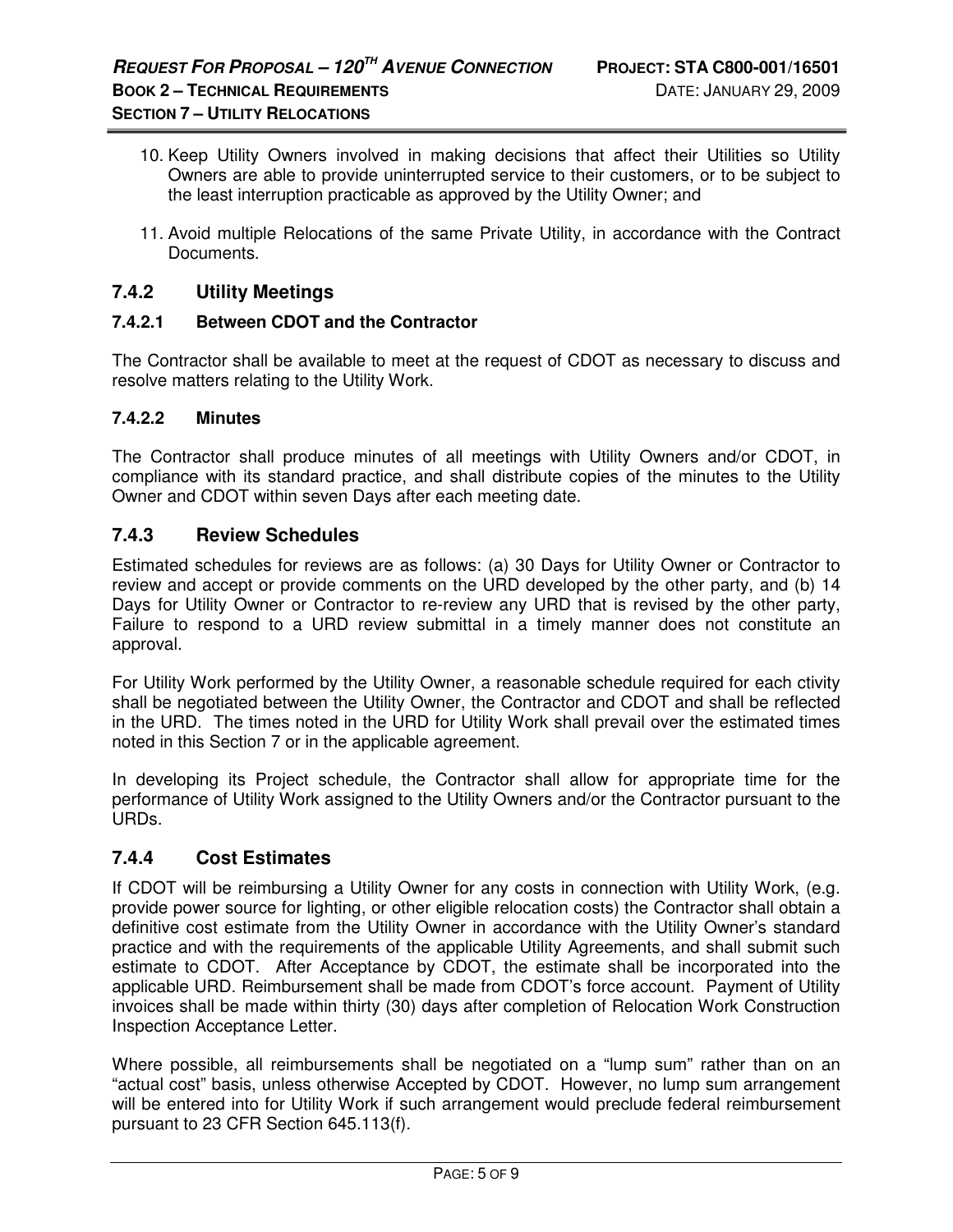### **7.4.5 Notices**

#### **7.4.5.1 To Utility Owners**

In order to maintain the Project schedules, the Contractor shall issue all notices, in writing, to the Utility Owners called for under the Utility Agreements, with copies submitted to CDOT.

Notice shall be given to respective Utility Owners when the Contractor is performing Work adjacent to their Utilities. The Contractor shall be solely responsible for and liable for any damage to any Utilities that are damaged due to any Activities associated with the Work.

#### **7.4.5.2 To CDOT**

The Contractor shall be responsible for verifying progress of Utility Work performed by the Utility Owner, and for notifying CDOT should the Contractor have cause to believe that the Utility Owner will not meet the specified time frame(s) in the URD. The Contractor shall provide such written notice to CDOT immediately after discovery.

If the Utility Owner is performing Utility Work that requires a CDOT Utility Permit, the Contractor shall verify to CDOT that the CDOT Utility Permit has been obtained and is being complied with. If the Contractor determines that the Utility Owner does not have the required CDOT Utility Permit, or is in violation of the terms and conditions of such permit, the Contractor shall provide such written notice to CDOT immediately after discovery.

#### **7.4.5.3 To UNCC**

The Contractor shall arrange for the Utility Notification Center of Colorado (UNCC) to provide software and training for the Contractor to order call tickets to have utility field locates performed. Contractor shall contact Ms. Melonie Wellensick at (303) 205-6331 to make arrangements for the training. This will allow the Contractor to order its own call tickets via email.

## **7.5 Failure of Utility Owner to Cooperate**

The Contractor shall immediately notify CDOT, in writing, if the Utility Owner is not cooperating in providing needed Utility Work or approvals. After notice, the Contractor shall assist CDOT as reasonably requested with regard to the problem. In addition to and without limiting its rights pursuant to the preceding paragraph, CDOT may, in its sole discretion, decide to take legal action against an uncooperative Utility Owner. In such cases, the Contractor shall cooperate as reasonably requested by CDOT in connection with such lawsuits, including having the Contractor's staff and consultants act as witnesses in such lawsuits and providing information, reports, graphs, photos, plans, renderings and similar materials to CDOT's counsel at the Contractor's expense.

## **7.6 Utility Work Procedure**

## **7.6.1 Utility Agreements**

See Appendices for the CDOT Agreements with each Utility Owner whose Utilities are, or may be affected by the Project.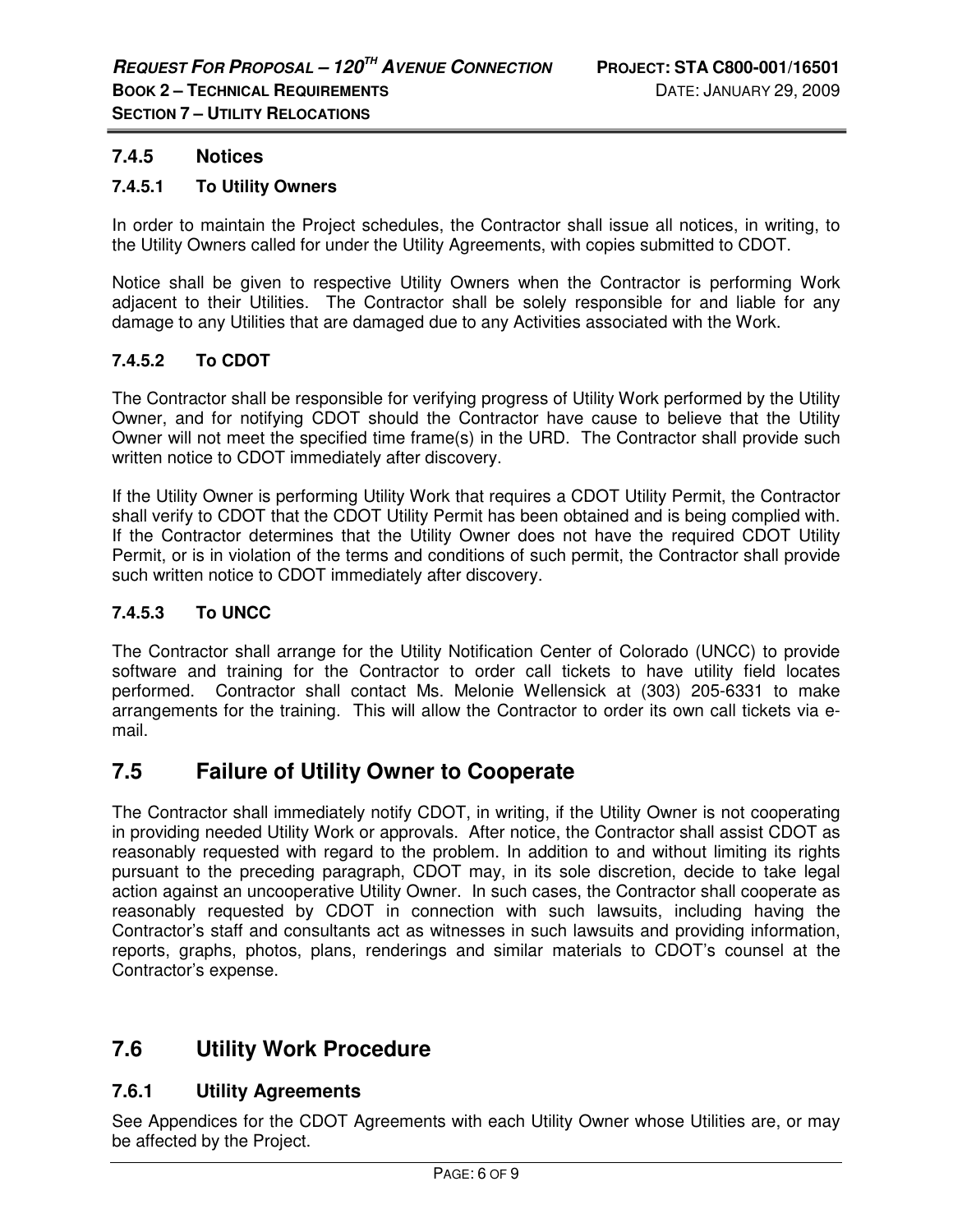If the Contractor identifies Utility Work belonging to a Utility Owner without an agreement, CDOT may enter into an agreement with such Utility Owner. The Contractor shall not be a party to any agreement and shall not be responsible for negotiating such agreement. CDOT shall be responsible for drafting and negotiating the agreement. The Contractor will be responsible to coordinate with such Utility Owner as if it had an executed Utility Agreement.

#### **7.6.2 Utility Tracking Report, Exhibit A**

The Contractor shall maintain a current Utility Tracking Report similar to Exhibit A, that is available for review by CDOT at all times. The report shall update and expand the CDOT supplied Utility Tracking Report in the Reference Documents, by listing all UIS's (CDOT supplied and any additions from field investigation) for each existing Utility located within the ROW or otherwise potentially impacted by the Project.

#### **7.6.3 Utility Information Sheet (UIS), Exhibit B**

The Contractor shall create a new UIS to document and track Utilities (excluding service lines) discovered from the Contractor's investigations that are not described in the UIS's supplied by CDOT. The Contractor shall provide the Utility Information Sheet (UIS) to the respective Utility Owner to review and sign. A copy shall be submitted to CDOT.

## **7.6.4 Utility No-Conflict Closeout Form, Exhibit C**

Once the Contractor has determined that a Utility shown on the Contractor's Utility Tracking Report is not a conflict, the Contractor shall provide a Utility No-Conflict Closeout Form to the respective Utility Owner to review and sign. A copy shall be submitted to CDOT.

## **7.6.5 Utility Relocation Design (URD), Exhibit D**

The Contractor shall comply with the terms of all Utility Agreements including all obligations assigned to CDOT, except as otherwise stated in this Section 7.

The Utility Agreement with each Utility Owner establishes a framework for addressing utility issues within the Project affecting that Utility Owner. Pursuant to the applicable agreement, CDOT intends to enter into a Utility Relocation Design (URD) for each Utility conflict that will address specific terms relevant to Utility Work. The Contractor shall negotiate the terms of each URD with the Utility Owner, subject to CDOT's Acceptance.

Each Utility Relocation Design (URD), shall use the format of Exhibit D, and have a Contractor generated preliminary Contractor drawings (used to identify the conflict), any applicable Utility Work design details, any required cost estimates, and ROW or utility easement documents (when applicable), for the respective Utility Work. Each URD shall include a Project schedule that includes the performance of the Utility Work.

Utility Relocation Design plans prepared by the Utility Owners will vary as to format and design details, including the CADD systems used by the Utility Owners, if any. The Contractor shall review and approve, or provide comments to the Utility Owner as appropriate, that the final Utility Relocation Design is compatible with the Project.

All Utilities shall remain fully operational during all phases of Utility Work except as specifically allowed and approved by the Utility Owners. If the Contractor proposes shutdowns and/or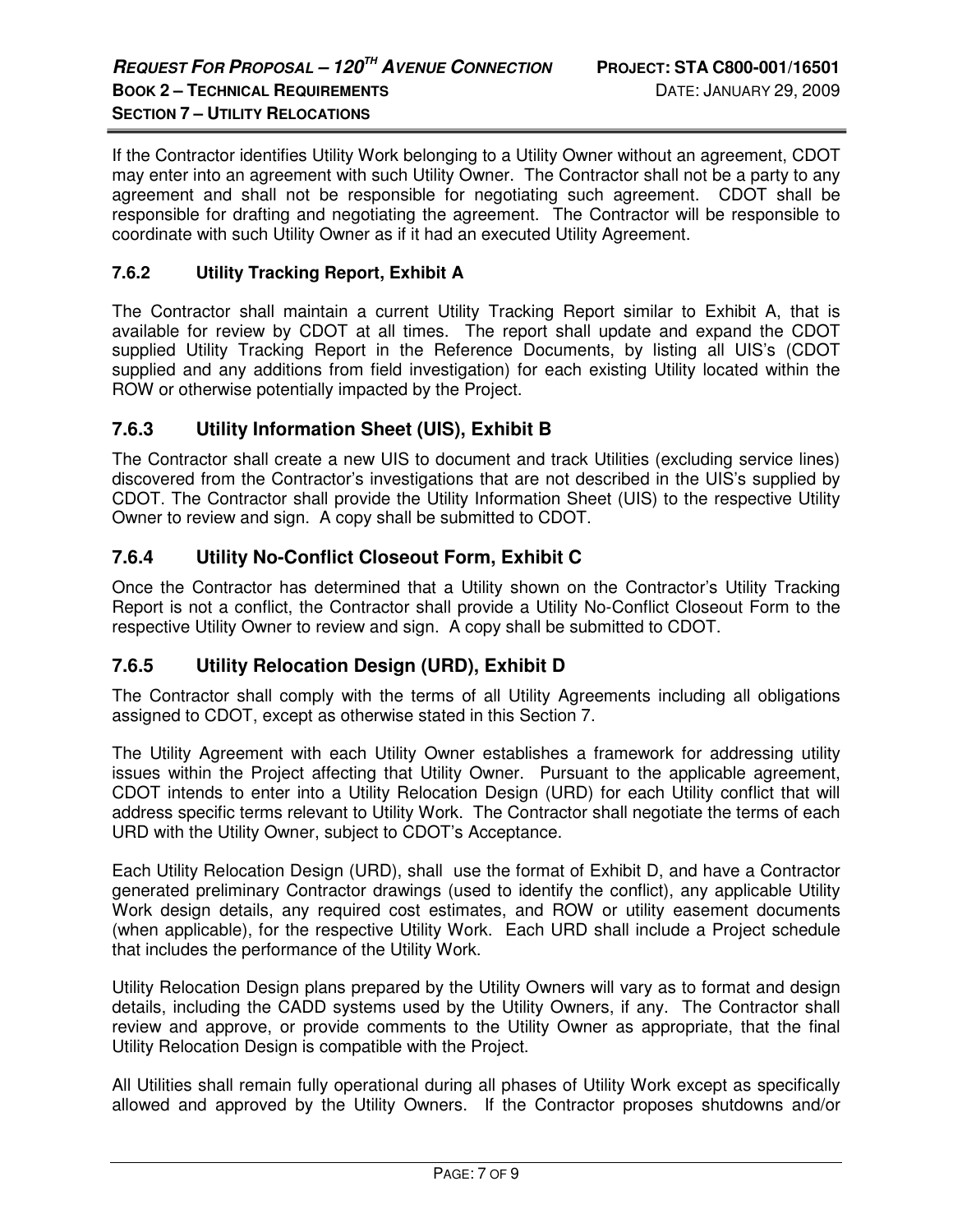temporary diversions of a Utility, the Utility Owner must approve the shutdowns and/or temporary diversions.

The process for execution of a URD shall be as follows:

- 1. Each URD, including any required exhibits, shall be submitted for review and acceptance by the Contractor and the Utility Owner;
- 2. After each URD has been executed by the Utility Owner and the Contractor, it shall be submitted for review and acceptance by CDOT;
- 3. After a URD has been fully executed, no modifications to the Utility Work shall be made without processing a revised URD; and
- 4. Utility Work shall not begin until the applicable URD has been fully executed by all three parties.

### **7.6.6 Construction Inspection Acceptance Letter – (Utility Owner), Exhibit E (1)**

Each Utility Owner shall have the right to inspect the Utility Work performed on its Utilities by the Contractor. The Contractor shall not unreasonably refuse such Utility Owner inspection requests and shall coordinate the schedule and scope of such inspections with the Utility Owner.

The Contractor shall perform all construction of the relocations in accordance with the approved Utility Relocation Design, the requirements of the Contract Documents, the Utility Agreements and the written standards and construction methods of the respective Utility Owners. The Contractor shall document acceptance of the Utility Work from the Utility Owner by obtaining a Construction Inspection Acceptance Letter – (Utility Owner) and submitting a copy to CDOT. In the event of a conflict between the requirements of the Utility Owner or requirements of the contract documents, CDOT, in its sole discretion, shall determine which shall govern.

## **7.6.7 Construction Inspection Acceptance Letter – (Contractor), Exhibit E (2)**

In order to evidence its acceptance of construction of the Utility Work performed by the Utility Owner, the Contractor shall review and accept, or provide comments to the Utility Owner as appropriate, that the construction of the Relocation is compatible with the Project. The Contractor shall submit an executed Construction Inspection Acceptance Letter – (Contractor) to the Utility Owner and to CDOT. The Contractor shall immediately notify the Utility Owner and CDOT in writing of any noncompliance or inconsistency with the approved Utility Relocation Design.

## **7.6.8 CDOT Utility Permit, Exhibit F**

The Utility Owner will be responsible for obtaining all local agency utility permits and the CDOT Utility Permit for Utility Work. The Contractor shall verify that the Utility Owner has obtained these permits. In the event the Contractor determines that a Utility Owner does not have the required permits, the Contractor shall immediately notify CDOT in writing.